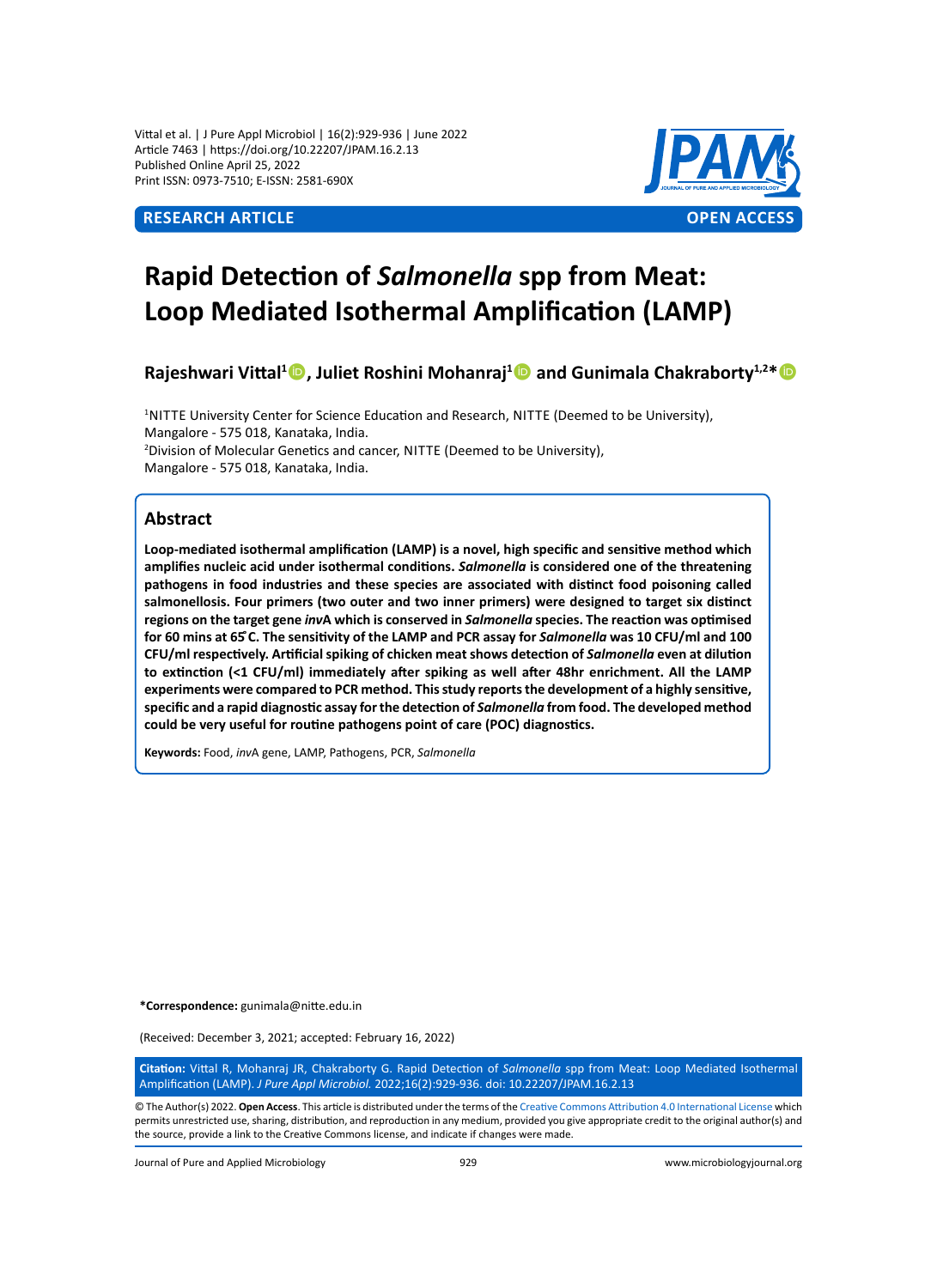# **Introduction**

Salmonellosis, one of the most common global foodborne bacterial diseases is caused by Salmonella spp.<sup>1</sup> The two main etiological agents of Salmonellosis are *Salmonella enterica* serovar Enteritis and *S. enterica* ser. Typhimurium and poultry is a major source of the pathogen. $2,4$ The prevalence and serotypes encountered vary considerably between localities, regions and countries. Many animal species, especially reptiles harbour *Salmonella* as their normal flora. Though these do not cause infections in reptiles, they can spread to humans and cause infection. In most food animal species, there is a significant risk of potential zoonosis associated with Salmonella. These infections may be clinically unnoticeable and of different durations than typical typhoid fever. These animals may be contributing in spread of infection between flocks and cause human foodborne infection. Therefore, identification and surveillance of *Salmonella* serotypes in humans and food animals especially poultry is essential to develop disease control measures.<sup>4</sup> In case of human infection, contamination of food is only the possible cause when these pathogens enter the food chain. Therefore, product and environmental monitoring for these pathogens are very important in order to reduce or prevent *Salmonella* illnesses/outbreaks from contaminated animal or human food.<sup>5</sup>

Several methods with higher sensitivity and specificity for *Salmonella* detection from food have been developed, including immune magnetic separation, immunological methods, molecular methods, and bacteriophage detection systems.<sup>6</sup> Molecular based techniques are more accurate, sensitive and faster, therefore efficiently used to diagnose pathogens from various sources. However, this technique requires expensive and sophisticated equipment and trained personnel, making it difficult to apply in field conditions. These difficulties can be overcome by the development of simpler and rapid techniques. One of such rapid and accurate method is loop-mediated isothermal amplification (LAMP). This method utilises a set of four specific primers and *Bst* DNA polymerase. *Bst* DNA polymerase not only synthesises DNA but has an auto-cycling strand displacement DNA synthesis activity. The primers set of four oligonucleotides recognizes six distinct regions on the target DNA.7 LAMP is a reliable, rapid and simple assay that provides high sensitivity and specificity results. Therefore, development and application of such reliable methods for the detection, identification, and characterization of *Salmonella* will provide a useful tool for monitoring and assessment of the food safety. The aim of this study was to develop and evaluate a *Salmonella* specific LAMP for the detection of this pathogen in chicken meat.

# **MaterialS and methods Bacteria and DNA extraction**

*S. enterica* ser. Typhimurium ATCC 14028 (Himedia,India) was revived in Luria Bertani (LB) broth (Himedia,India) and incubated at 37°C for 18 hrs followed by extraction of genomic DNA using DNeasy kit (Qiagen,India) according to the manufacturer's instruction.

# **Primer designing for LAMP assay**

A specific set of primers (4) consisting of inner primers (SalFIP:5'-CCGGCTCTTCGGC ACAAGTAATttttGGACTGATTGGCGATCTCG-3' & SalBIP: 5'-GCTCAACTTGCGGAGCGTCTttt tAACAATACTTCCGGCAGGC-3') in and outer primers (SalF3: 5'-GGAAAAAGAAGGGTCGTCGT-3' & Sal B35'-ATGCTGTTATCGTCCAGGC-3') were designed for the target gene *inv*A (accession no M90846) using primer expolorerV4 (http://primerexplorer. jp/elamp4.0.0/index.html). *SalFIP* was designed as the F2 region at the 3' end complementary to the F2c region, and the same sequence as the F1c region at the 5' end with a TTTT spacer in between F2 and F1c. Similarly, *SalBIP* was designed as the B2 region at the 3' end that is complementary to the B2c region, and the same sequence as the B1c region at the 5' end with TTTT spacer. The primer sequences are available on request.

# **Optimization of LAMP conditions**

Genomic DNA isolated from the reference strain was used for optimization of time and temperature for the LAMP assays. Optimization of reaction temperature involved monitoring the reaction at constant temperatures between 60°C and 65°C. The optimization of the reaction length of LAMP assays was done from 15 min and 60 min in optimized temperature with a difference of 15 min between each time point. The assay was carried out in 12.5µL reaction volume containing :1µLeach of inner primers (20pmol each), 0.5µl of F3 and B3, 6.25µL of 2X reaction mixture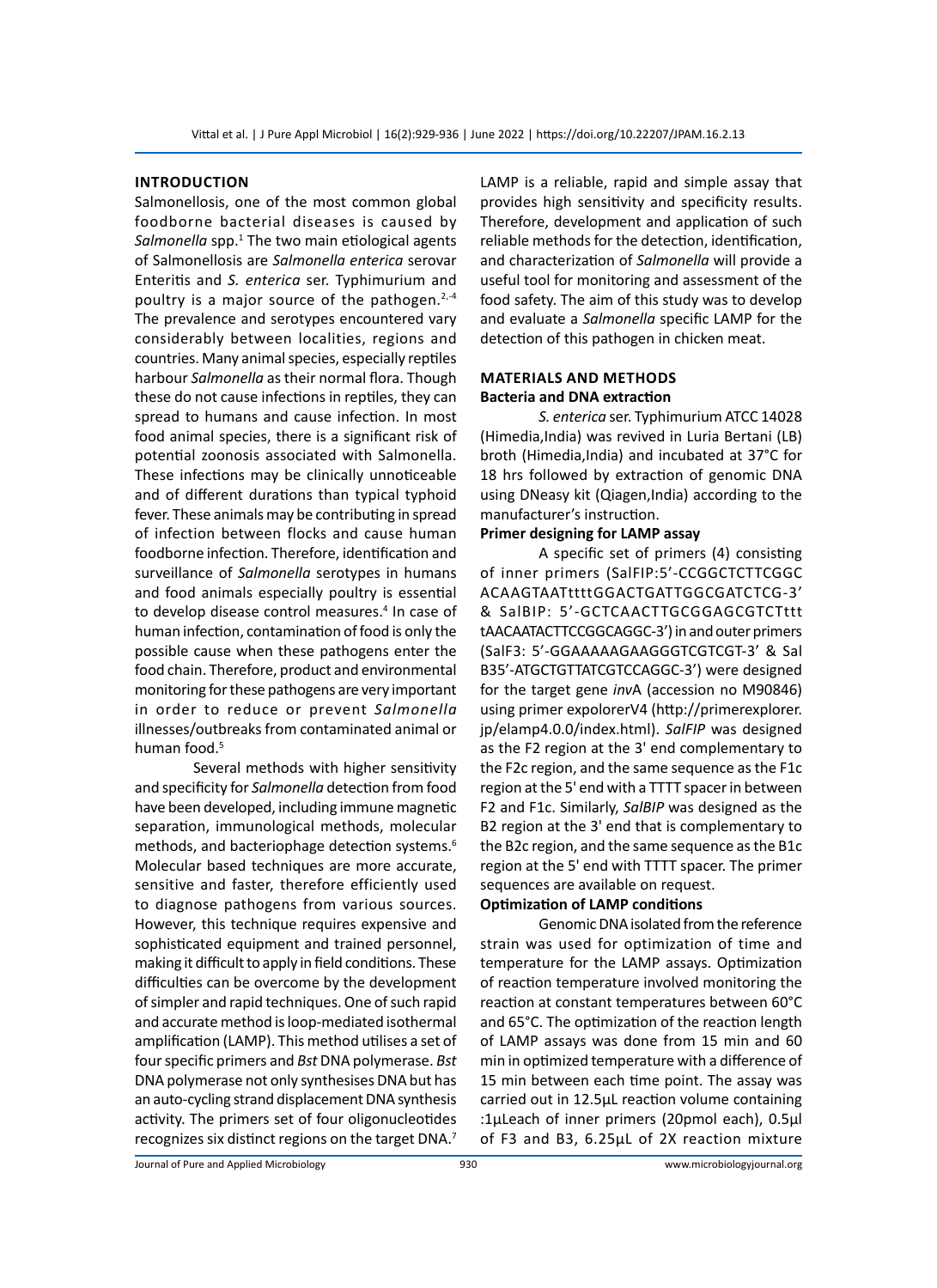$\{40\text{mM}$  Tris HCl, 20mM KCl, 16mM MgSO $_{_4}$ , 20mM  $(NH_4)_2$ SO<sub>4</sub>, 0.2% Tween 20, 1.6M betaine. 2.8 mM dNTPs each}, 0.5ul of Bst DNA polymerase, 1µL of target DNA at 60°C, 63°C and 65°C for 60 mins and the reaction termination was done at 80°C for 10 mins. The reaction time was optimized at 60 mins based on the clear amplification pattern of gel electrophoresis.

#### **Specificity of LAMP**

The specificity of the LAMP assays was ascertained with DNA template obtained from bacteria belonging to other genera of closely related species within the same family such as *Proteus mirabilis* ATCC 29906 (HiMedia,India), *Escherichia coli* ATCC 8739 (HiMedia,India), *Shigella flexneri* ATCC 12022 (HiMedia,India), *Klebsiella pneumoniae* ATCC 10031 (HiMedia,India) and *Enterobacter aerogenes* ATCC 13048 (HiMedia,India) (current taxonomy *Klebsiella aerogenes*). and performing the reaction at predetermined conditions.

# **Sensitivity of LAMP assay using artificial spiked samples**

Once the LAMP conditions are optimized, the feasibility of the technique was checked by the ability of the method to detect the pathogens in artificially spiked samples. A single colony of *S. enterica* ser. Typhimurium ATCC 14028 was picked from a Nutrient agar plate and inoculated into 5ml Luria Bertani (LB) broth. The tube was incubated at 37°C with shaking up to 3 hours till the culture obtained OD<sub>600</sub> of  $\sim$ 0.6 which corresponded to 3 x10<sup>8</sup> CFU/ml as previously determined by the spread plate method. The culture was serially diluted in physiological saline (0.85% sodium chloride) to achieve  $3x10^3$ ,  $3x 10^2$ ,  $30$ ,  $3$  and less than 0 CFU/ml culture dilutions. Chicken meat was procured from the local market and minced using a sterile blade. The meat was spread as a thin film on sterile petri dishes and subject to 15 minutes ultraviolet light treatment for both surfaces. One hundred µl of culture dilutions were added to 5-gram aliquots of the UV treated minced chicken meat (tests). The tests could absorb the culture at room temperature for 15 minutes. An unspiked control of the chicken mince was maintained. The test and the control were then transferred to culture bottles containing 45ml of Fluid Selenite cysteine (FSC) broth (Himedia,India). The bottles were vigorously shaken and 1ml pre-enrichment samples were drawn. The FSC bottles were incubated at 37°C for 18 hours and 1ml enrichment samples were drawn. Enrichment broths were then cultured on Xylose Lysine Deoxycholate (XLD) agar (Himedia,India) to detect *Salmonella* by the traditional culture method.<sup>8</sup> The pre-enrichment and enrichment samples drawn were subject to DNA extraction followed by detection by PCR and LAMP. PCR detection was using the standard *inv*A primers (Sal F -AACGTGTTTCCGTGCGTAAT;



**Fig. 1.** Optimization of temperature and time for *inv*A gene (A), Lane M: Molecular marker 100bp, B: Blank, 1: 60°C, 2: 63 °C and 3: 65°C. (B) Lane M: Molecular marker 100bp, 1: 15 mins, 2: 30 mins, 3:45 mins and 4: 60 mins. All the products were run on 2.0% agarose gel and stained with ethidium bromide.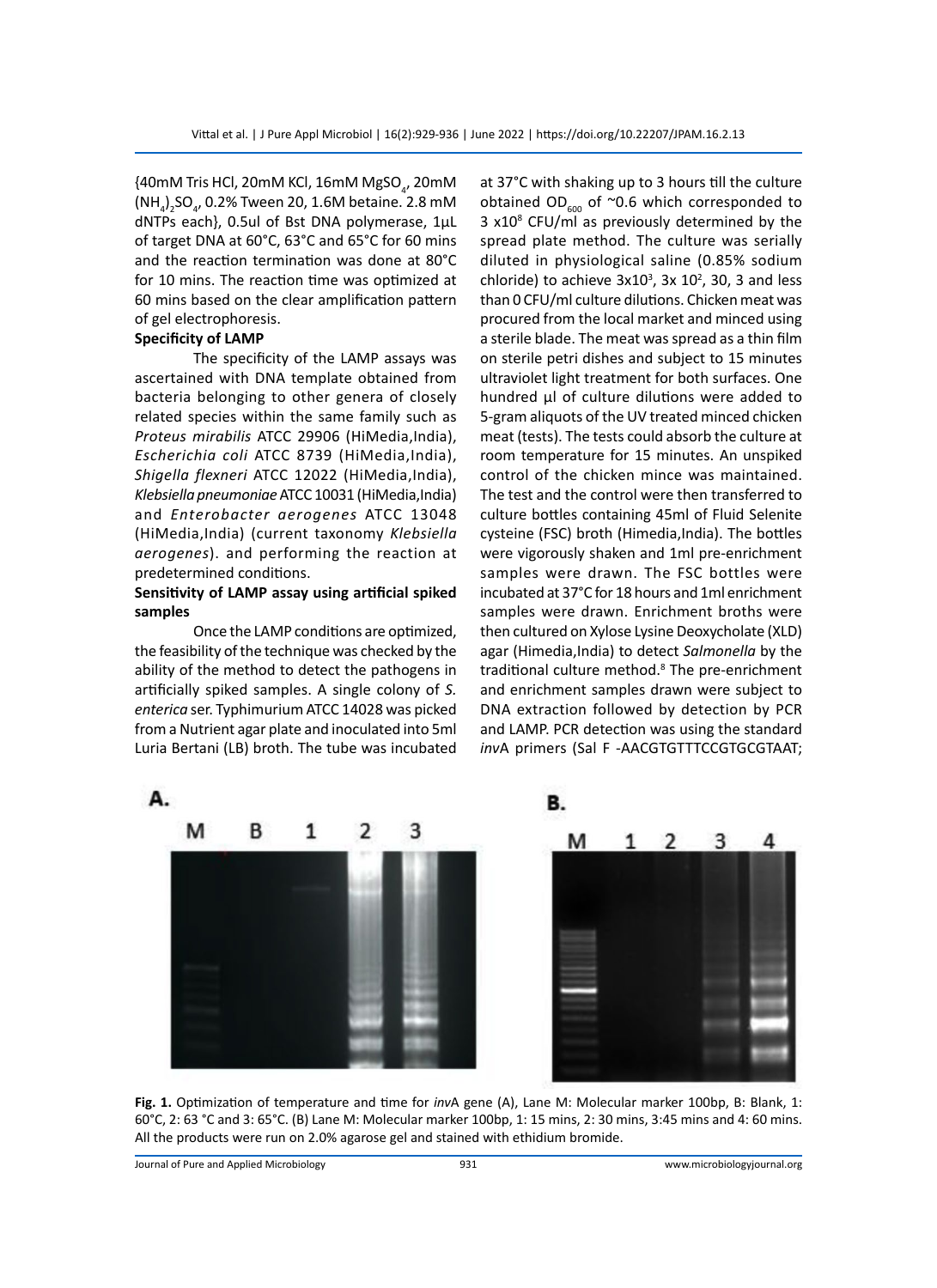Sal-R – TCCATCAAATTAGCGGAGGC) in a reaction mixture of 15 µL consisting of 1.5 µL reaction buffer, 0.5 µL of 10mM dNTPs, 0.5 µL of 10mM of each primer and 0.2µL of Taq polymerase (5U/ µL) .Reaction conditions Random samples of chicken meat (n=30) were collected from different retail stores of the local market, DNA was extracted by crude method and kit (Quiagen, QIAmp DNA mini kit, Germany)without enrichment. The extracted DNA samples were used for further PCR and LAMP assay.

## **RESULTS**

# **Assay conditions for** *Salmonella typhimurium*  **detection**

LAMP reaction optimisation for temperature and time of reaction was conducted using *Salmonella typhimurium* DNA template. Based on the clarity of the expected band size amplification time and temperature was optimized

for 60 min at 65°C (Fig. 1) as no amplification was observed at 60°C for 60 mins. There was no amplification in 15 and 30 mins but the target gene amplified at 45 and 60 mins. However, the pattern of band formation at 60 mins was more prominent and clearer. Therefore, the reaction conditions were optimized as 65°C for 60 mins.

# **LAMP assay specificity**

The specificity of LAMP reactions was examined with DNA extracted from closely related genera including *Proteus mirabilis, Escherichia coli, Shigella flexneri, Klebsiella pneumoniae* and *Enterobacter aerogenes*. After incubation for 65°C for 60mins, amplification was observed only for *Salmonella* whereas no amplification was seen for other isolates used reiterating its specificity for the detection of *Salmonella* (Fig. 2).

## **Sensitivity of LAMP**

Based on the, 10-fold serial dilutions of the initial colony forming unit(cfu)/ml (3.8x10<sup>8</sup>)



**Fig. 2.** A; Sensitivity of LAMP and PCR reaction for invA gene with 10-fold dilutions of DNA. Lanes: Lane 1: 10 1, 2: 10 ̄ 2, 3: 10 ̄ 3, 4: 10 ̄ 4, 5: 10 ̄ 5, 6: 10 ̄ 6, 7 :10¯7, 8: 10 ̄ 8, 9: 10 ̄ 9, 10: 10 ̄ 10.

B. Specificity of LAMP assay. Lane M: Molecular marker 100bp, 1: S. enterica ser. Typhimurium ATCC 14028, 2: *Proteus mirabilis* (ATCC 29906), 3: *Escherichia coli* ATCC 8739, 4: *Shigella flexneri* ATCC 12022, 5: *Klebsiella pneumoniae* ATCC 10031, 6: *Enterobacter aerogenes* ATCC 13048. All the products were electrophoresed on 2.0% agarose gel and stained with ethidium bromide.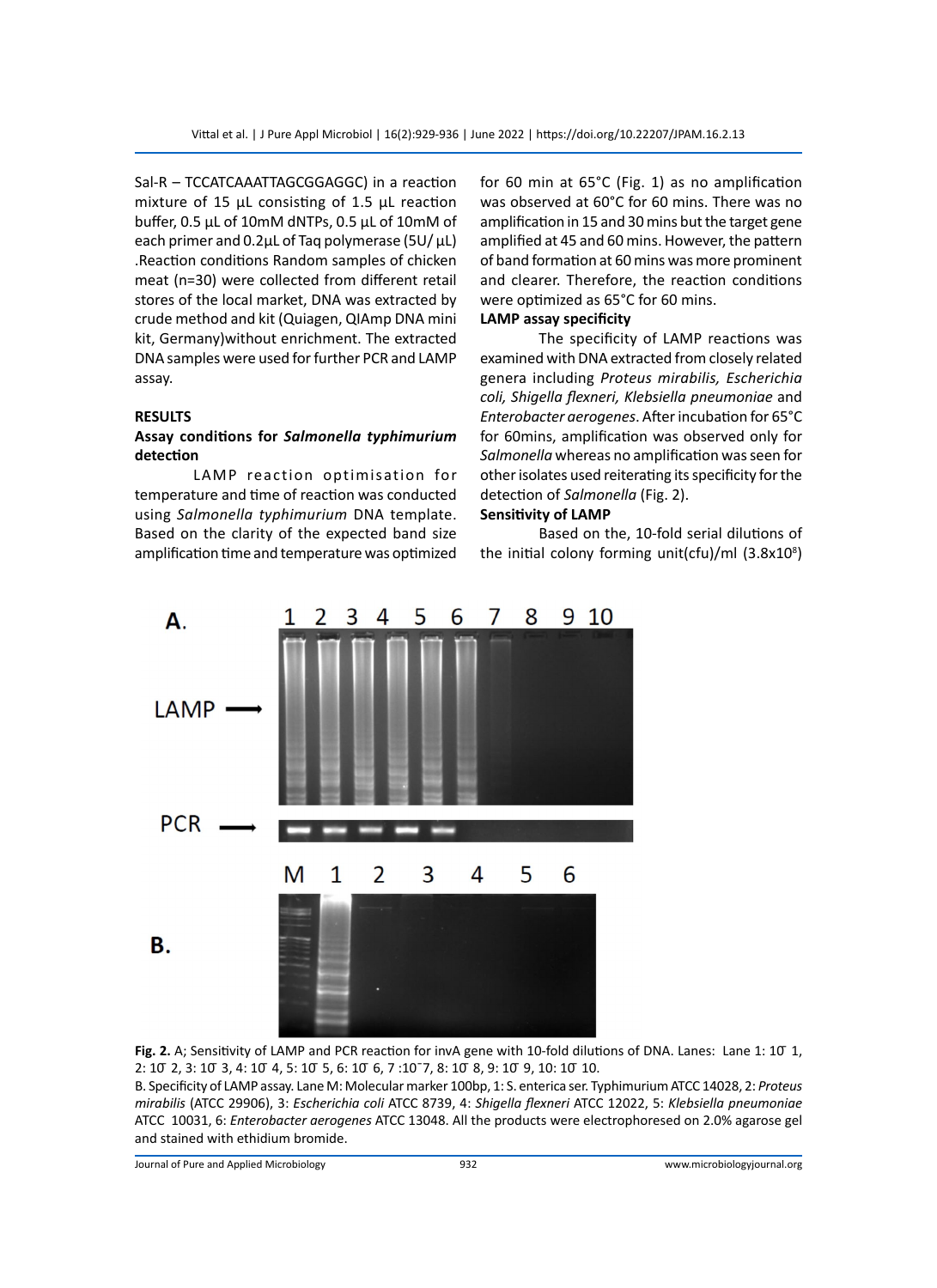was done and used for subsequent spiking of chicken meat (300 CFU, 30 CFU,3CFU and less than 3 CFU), LAMP could detect up to 3 CFU of the pathogen from the chicken meat directly while conventional PCR could detect the target gene only after 6hrs of enrichment in FSC broth (Fig. 3A and B).

### **Discussion**

The Food Safety Modernization Act (FSMA) regulations mandate that products and environment be routinely monitored for pathogens. This practice is critical in the prevention of *Salmonella* outbreaks/illnesses which account for 43% of foodborne illnesses worldwide.<sup>9</sup> An ideal detection method should be a rapid method of high specificity and sensitivity yet simple and economical to handle.

LAMP is a novel nucleic acid amplification test developed a decade ago and has gained popularity compared to conventional PCR for the rapid and reliable detection of various fungal, bacterial, parasitic, and viral agents.<sup>7,10,11</sup> The sensitivity of LAMP assay targeting *Salmonella* was reported and was much greater than PCR.<sup>12</sup> Since then, many LAMP assays for *Salmonella* detection have been developed, with increasing broad applications in food and feed testing. The target gene for most the developed assay is *inv*A which is present only in *Salmonella* spp.<sup>13-17</sup> Four highly specific LAMP primers: two outer and two inner targeting the *inv*A of *Salmonella* spp were designed. The conditions of developed assay optimized for detecting *Salmonella* DNA was at 65°C for 60 min. However, amplification of target gene was possible within 45 min at 65°C. This



**Fig. 3.** A. Detection of invA gene from pre-enriched and enriched spiked chicken meat samples. C- Control DNA from culture, NC-No template control, 0 : <3 CFU / gram , 1: ~ 3 CFU/gram, 2 : ~30 CFU/gram , 3: ~300 CFU/gram. Amplification observed in LAMP in pre-enriched samples but not by conventional PCR.

B. Detection of *Salmonella* from random chicken meat in and around Mangalore. Lanes 1 to 12 represent different samples. All the products were electrophoresed on 2.0% agarose gel and stained with ethidium bromide.

Journal of Pure and Applied Microbiology 933 www.microbiologyjournal.org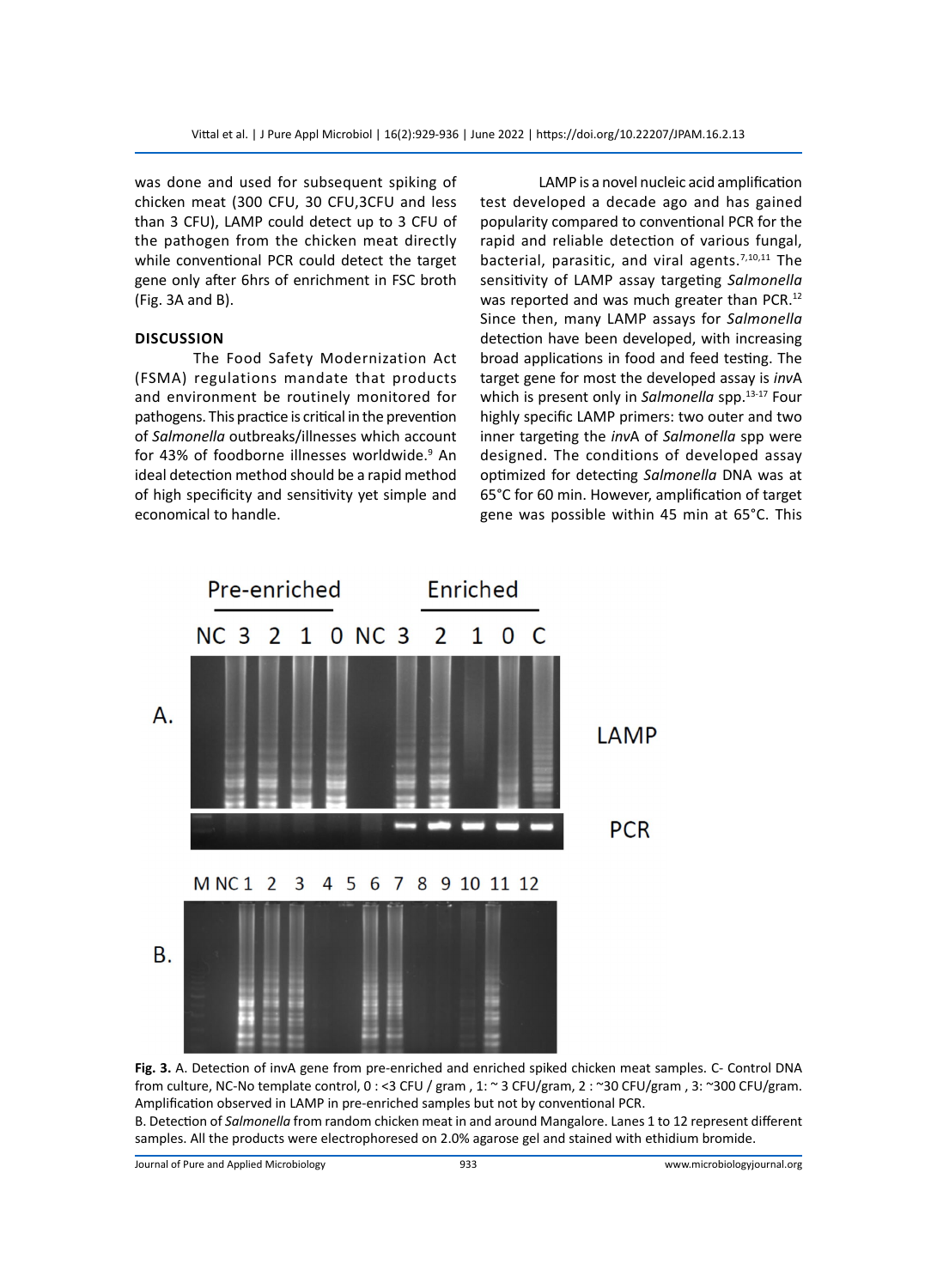suggests that rapid detection of *Salmonella* is possible in a very short time (<60 min).

The specific binding of the four primers to the six distinct sequences in the gene of interest is the most critical factor in LAMP technique. The efficiency of LAMP is not hindered by the presence of non-target DNA which is highly recommended for a good diagnostic tool. Specificity of developed LAMP assay for detection of *Salmonella* from meat is high, the designed primers amplified only *Salmonella* spp and no other closely related genera including *Shigella, Proteus* or other members of *Enterobacteriaceae*. In addition, the reaction can be monitored as simple turbidity (data not shown) as LAMP synthesises a large amount of DNA and the specificity of the developed assay is found to be consistent with other studies of LAMP assays in bacterial detection.18-20

The *Salmonella* specific LAMP assay was found to be highly sensitive, as it could detect 1CFU in the chicken meat itself before enrichment, whereas by PCR, the detection from spiked samples was possible only after 6 hours of enrichment. This suggests that LAMP is more sensitive than the conventional PCR and overcomes the need for initial enrichment. In samples that contain very low concentrations of bacteria, LAMP is an alternative choice than PCR for diagnosis. In food samples, *Salmonella* should be completely absent in 25 grams for microbial permissibility.8

*Salmonella* has received attention as the prime global cause of foodborne illnesses. While many other pathogens have a permissible limit of 10 CFU/gram or 1 CFU/gram, the standard for food to remain microbiological safe is absence of *Salmonella* per 25 grams of food. To ensure that the food is completely *Salmonella* free, conventional methods require that two step enrichments in a minimum of two different medium in duplicates followed by selective enrichment on three different media is performed to ensure that the product is *Salmonella* free. This is very laborious and the overall turnaround time is more than 72 hours. Our study has shown that the developed LAMP method is able to detect *Salmonella* in the chicken meat directly with counts as low as 1 CFU. It was observed that the chicken meat which was pre-screened by conventional testing and found to be negative showed enrichment of *inv*A gene which is specific for *Salmonella* after 6 hours of pre-enrichment by the LAMP method. Early studies on the rapid detection of pathogens using LAMP reported that this technique could detect up to 102 Salmonella in liquid suspensions.<sup>13</sup> Recent validation of LAMP has report detection limits as low as 1 CFU *Salmonella* in animal feed.<sup>23</sup> FDA has recently approved to screen animal feed by preenrichment followed by LAMP. Other reports of *Salmonella* specific LAMP have reported sensitivity to a minimum of 25 CFU<sup>24</sup> and 1 CFU/250ml<sup>25</sup> with enrichment while direct detection limits have been greater (>100 CFU).<sup>26,27</sup> Modifications of LAMP with nanoparticles have poorer detection.<sup>28</sup> The developed LAMP assay is highly specific, rapid and sensitive detection protocol for *Salmonella* spp. This study has been designed for the application of LAMP technique for the detection of *Salmonella* spp in chicken meat. The assay could detect lower abundance *Salmonella* spp in various parts of meat samples. The developed LAMP technique could be routinely applied in diagnostics and in surveillance in industries, food industries, farm cultures, so that bacterium-carrying meat can be segregated before it reaches the consumers.

# **ACKNOWLEDGMENTS**

The authors would like to thank NITTE (Deemed to the University) for providing infrastructure and facilities for the smooth conduct of research.

#### **CONFLICT OF INTEREST**

The authors declare that there is no conflict of interest.

#### **AUTHORS' CONTRIBUTION**

GC designed the experiments. RV, JRM and GC performed the experiments. RV, JRM and GC analysed the data. RV wrote the manuscript. All authors read and approved the final manuscript for publication.

#### **FUNDING**

This study was supported by grants SR/ WOS-A/LS-1065/2014 (G) from the Department of Science and Technology, Govt. of India under DST women Scientist scheme (WOS-A).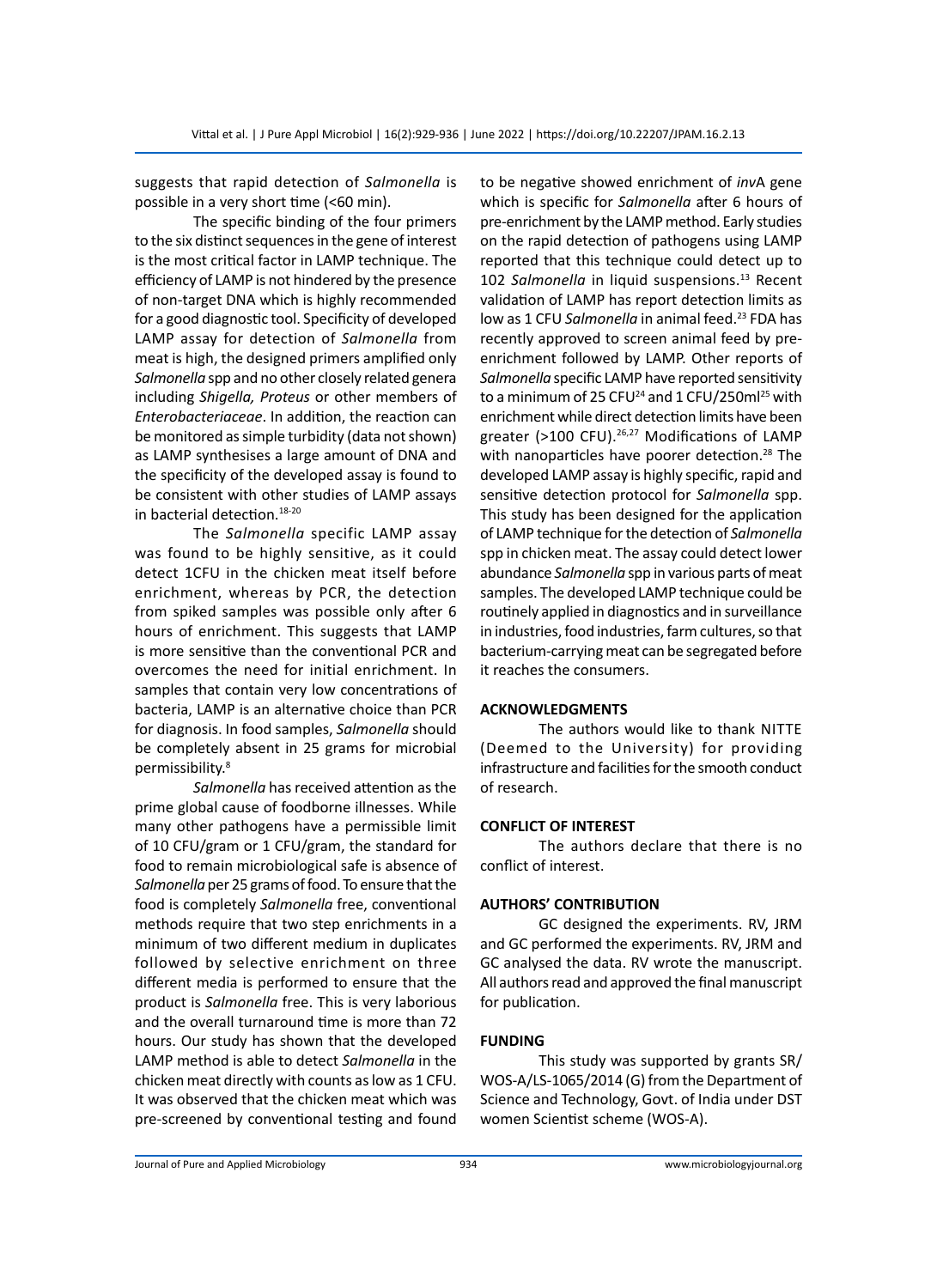#### **DATA AVAILABILITY**

All data generated or analysed during this study are included in the manuscript.

#### **ETHICS STATEMENT**

This article does not contain any studies with human participants or animals performed by any of the authors.

#### **References**

- 1. Kirk MD, Pires SM, Black RE, et al. World Health Organization estimates of the global and regional disease burden of 22 foodborne bacterial, protozoal, and viral diseases, 2010: a data synthesis. *PLoS Med.*  2015;3:12(12):e1001940. doi: 10.1371/journal. pmed.1001921
- 2. Andreoletti O, Budka H, Buncic S, et al. Microbiological risk assessment in feeding stuffs for food-producing animals Scientific Opinion of the Panel on Biological Hazards. European Food Safety Authority*.* 2008;720:1- 84. doi: 10.2903/j.efsa.2008.720
- 3. Yang Q, Domesle KJ, Ge B. Loop-mediated isothermal amplification for Salmonella detection in food and feed: current applications and future directions. *Foodborne Pathog Dis.* 2018;15(6):309-331. doi: 10.1089/fpd.2018.2445
- 4. Abd El-Aziz NK, Tartor YH, Gharieb RMA, et al . Extensive Drug-Resistant *Salmonella enterica* Isolated From Poultry and Humans: Prevalence and Molecular Determinants Behind the Co-resistance to Ciprofloxacin and Tigecycline. *Front Microbiol.*  2021;12:738784. doi: 10.3389/fmicb.2021.738784
- 5. Thomas M, Fenske GJ, Antony L, et al. Whole genome sequencing-based detection of antimicrobial resistance and virulence in non-typhoidal *Salmonella enterica* isolated from wildlife. *Gut Pathogens.* 2017;9:66. doi: 10.1186/s13099-017-0213-x
- 6. Ferguson BS. A look at the microbiology testing market. *Food Safety Magazine.* 2017;2017:14-15.
- 7. Notomi T, Okayama H, Masubuchi H, et al. Loopmediated isothermal amplification of DNA. *Nucleic Acids Res.* 2000;28(12):e63. doi: 10.1093/nar/28.12. e63
- 8. Andrews WH,Wang H, Jacobson A, Ge B, Zhang G,Hammack T. BAM Chapter 5: *Salmonella.* https:// www.fda.gov/food/laboratory-methods-food/bamchapter-5-salmonella
- 9. Ribera LA, Knutson RD. The FDA's food safety modernization act and its economic implications. *Choices.* 2011;26(4):16-21. doi: 10.22004/ ag.econ.120003
- 10. Stein CA, Castanotto D. FDA-approved oligonucleotide therapies in 2017. *Mol Ther.* 2017;25(5):1069-1075. doi: 10.1016/j.ymthe.2017.03.023
- 11. Switzar L, Giera M, Niessen WMA. Protein digestion: an overview of the available techniques and recent developments. *J Proteome Res.* 2013;12(3):1067-1077. doi: 10.1021/pr301201x
- 12. Li Y, Fan P, Zhou S, Zhang L. Loop-mediated isothermal amplification (LAMP): a novel rapid detection platform

for pathogens. *Microb Pathog.* 2017;107:54-61. doi: 10.1016/j.micpath.2017.03.016

- 13. Hara-Kudo Y, Yoshino M, Kojima T, Ikedo M. Loop-mediated isothermal amplification for the rapid detection of *Salmonella. FEMS Microbiol Lett.* 2005;253(1):155-161.doi: 10.1016/j. femsle.2005.09.032
- 14. Ueda S, Kuwabara Y. The rapid detection of *Salmonella*  from food samples by loop-mediated isothermal amplification (LAMP). *Biocontrol Sci.* 2009;14(2):73-76. doi: 10.4265/bio.14.73
- 15. Lu Y, Yang W, Shi L, et al. Specific detection of viable *Salmonella* cells by an ethidium monoazide-loop mediated isothermal amplification (EMA-LAMP) method. *J Health Sci.* 2009;55(5):820-824 doi: 10.1248/jhs.55.820
- 16. Ahn YC, Cho MH, Yoon IK, et al. Detection of *Salmonella*  using the loop mediated isothermal amplification and real-time PCR. *J Korean Chem Soc.* 2010;54(2):215-221. doi: 10.5012/jkcs.2010.54.02.215
- 17. Jiang K, Lv Q, Zhang D, et al. A novel, sensitive, accurate multiplex loop-mediated isothermal amplification method for detection of *Salmonella* spp., *Shigella*  spp. and *Staphylococcus aureus* in food. *J Food Agric Environ.* 2012;10(3):252-256.
- 18. Zadernowska A, Chajęcka W. Detection of Salmonella spp. presence in food. Salmonella-A Dangerous *Foodborne Pathogen,* 2012;20:21.
- 19. Yeh HY, Shoemaker CA, Klesius PH. Evaluation of a loop-mediated isothermal amplification method for rapid detection of channel catfish *Ictalurus punctatus*  important bacterial pathogen *Edwardsiella ictaluri. J Microbiol Methods.* 2005;63(1):36-44. doi: 10.1016/j. mimet.2005.02.015
- 20. Itano T, Kawakami H, Kono T, Sakai M. Detection of fish nocardiosis by loop‐mediated isothermal amplification *J Appl Microbiol.* 2006;100(6):1381-1387. doi: 10.1111/j.1365-2672.2006.02872.x
- 21. Ye Y, Wang B, Huang F, et al. Application of in situ loop-mediated isothermal amplification method for detection of *Salmonella* in foods. *Food Control.* 2011;22(3):438-444. doi: 10.1016/j. foodcont.2010.09.023
- 22. Kono T, Savan R, Sakai M, Itami T. Detection of white spot syndrome virus in shrimp by loop-mediated isothermal amplification. *J Virol Methods.* 2004;115(1):59-65. doi: 10.1016/j.jviromet.2003.09.015
- 23. Mekata T, Kono T, Savan R, et al. Detection of yellow head virus in shrimp by loop-mediated isothermal amplification (LAMP). *J Virol Methods.* 2006;135(2):151- 156. doi: 10.1016/j.jviromet.2006.02.012
- 24. Savan R, Kono T, Itami T, Sakai M. Loop‐mediated isothermal amplification: an emerging technology for detection of fish and shellfish pathogens. *J Fish Dis.* 2005;28(10):573-581. doi: 10.1111/j.1365- 2761.2005.00670.x
- 25. Jenkins DM, Kubota R, Dong J, Li Y, Higashiguchi D. Handheld device for real-time, quantitative, LAMP-based detection of *Salmonella enterica* using assimilating probes. *Biosens Bioelectron.* 2011;30(1):255-260. doi: 10.1016/j.bios.2011.09.020 26. Ravan H, Yazdanparast R. Development of a new